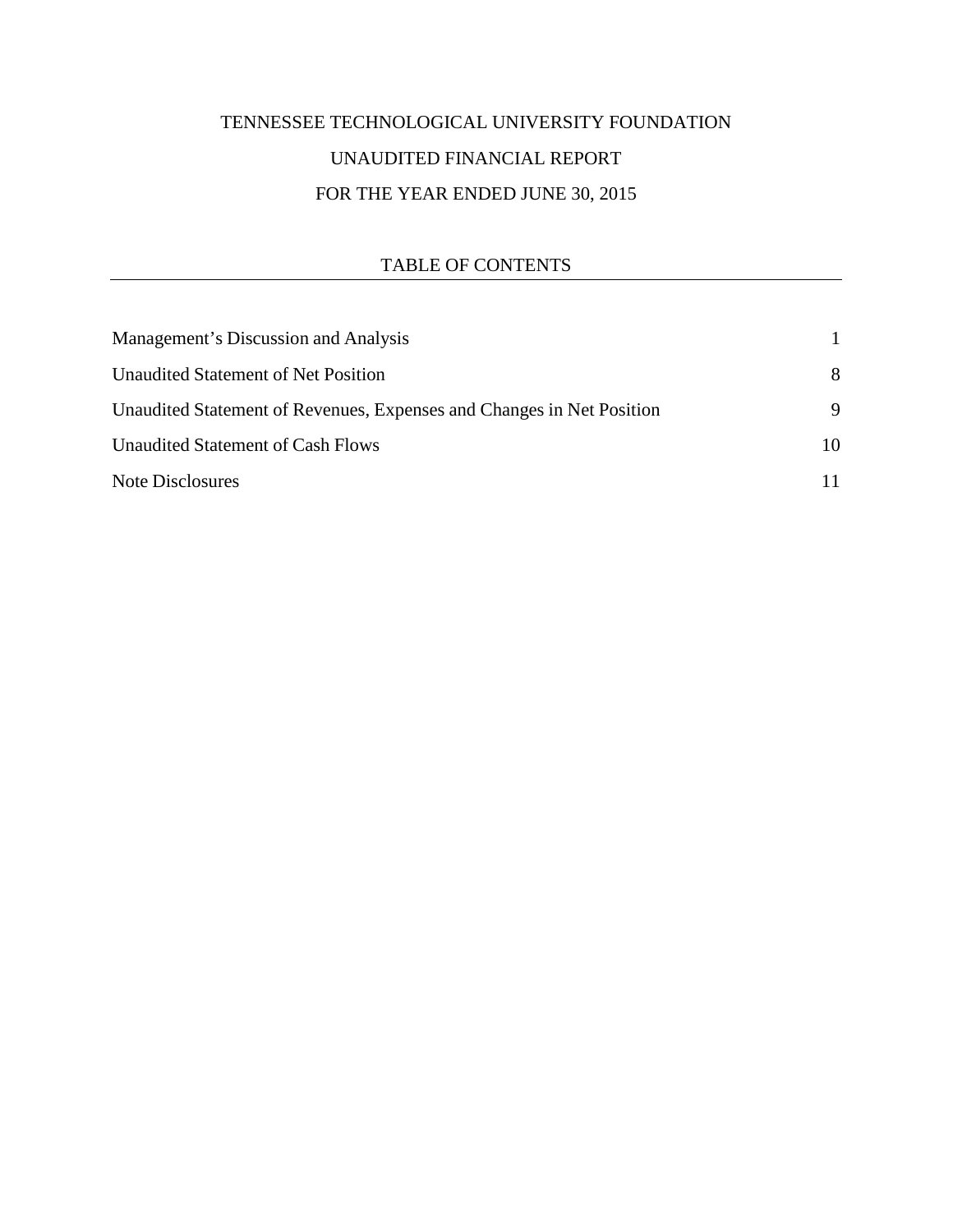## **TENNESSEE TECHNOLOGICAL UNIVERSITY FOUNDATION**

**Unaudited** Management's Discussion and Analysis For the Year Ended June 30, 2015

This section of the Tennessee Technological University Foundation's annual financial report presents a discussion and analysis of the financial performance of the foundation during the fiscal year ended June 30, 2015, with comparative information presented for the fiscal year ended June 30, 2014. This discussion has been prepared by management along with the financial statements and related note disclosures and should be read in conjunction with the financial statements and notes. The financial statements, notes, and this discussion are the responsibility of management.

## **Using This Annual Report**

This report consists of three basic financial statements. The Statement of Net Position, the Statement of Revenues, Expenses, and Changes in Net Position, and the Statement of Cash Flows provide information on the Tennessee Technological University Foundation as a whole and present a long-term view of the foundation's finances.

The financial report of the Tennessee Technological University Foundation as a stand-alone unit has not been audited. The report for the foundation has been included in the audited report of Tennessee Technological University, where it is listed as a component unit. See Note 1 of the financial statements for further detail.

## **The Statement of Net Position**

The Statement of Net Position presents the financial position of the foundation at the end of the fiscal year and includes all assets and liabilities of the foundation. The difference between total assets and total liabilities – net position – is an indicator of the current financial condition of the foundation. Assets and liabilities are generally measured using current values. One notable exception is capital assets, which are stated at historical cost less an allowance for depreciation.

Net position is divided into three major categories. The first category, invested in capital assets, net of related debt, provides the foundation's equity in property, plant, and equipment owned by the foundation. The next asset category is restricted net assets, which is divided into two categories, nonexpendable and expendable. The corpus of nonexpendable restricted resources is only available for investment purposes. Expendable restricted net assets are available for expenditure by the foundation but must be spent for purposes as determined by donors and/or external entities that have placed time or purpose restrictions on the use of the assets. The final category is unrestricted net assets. Unrestricted net assets are available to the foundation for any lawful purpose of the foundation.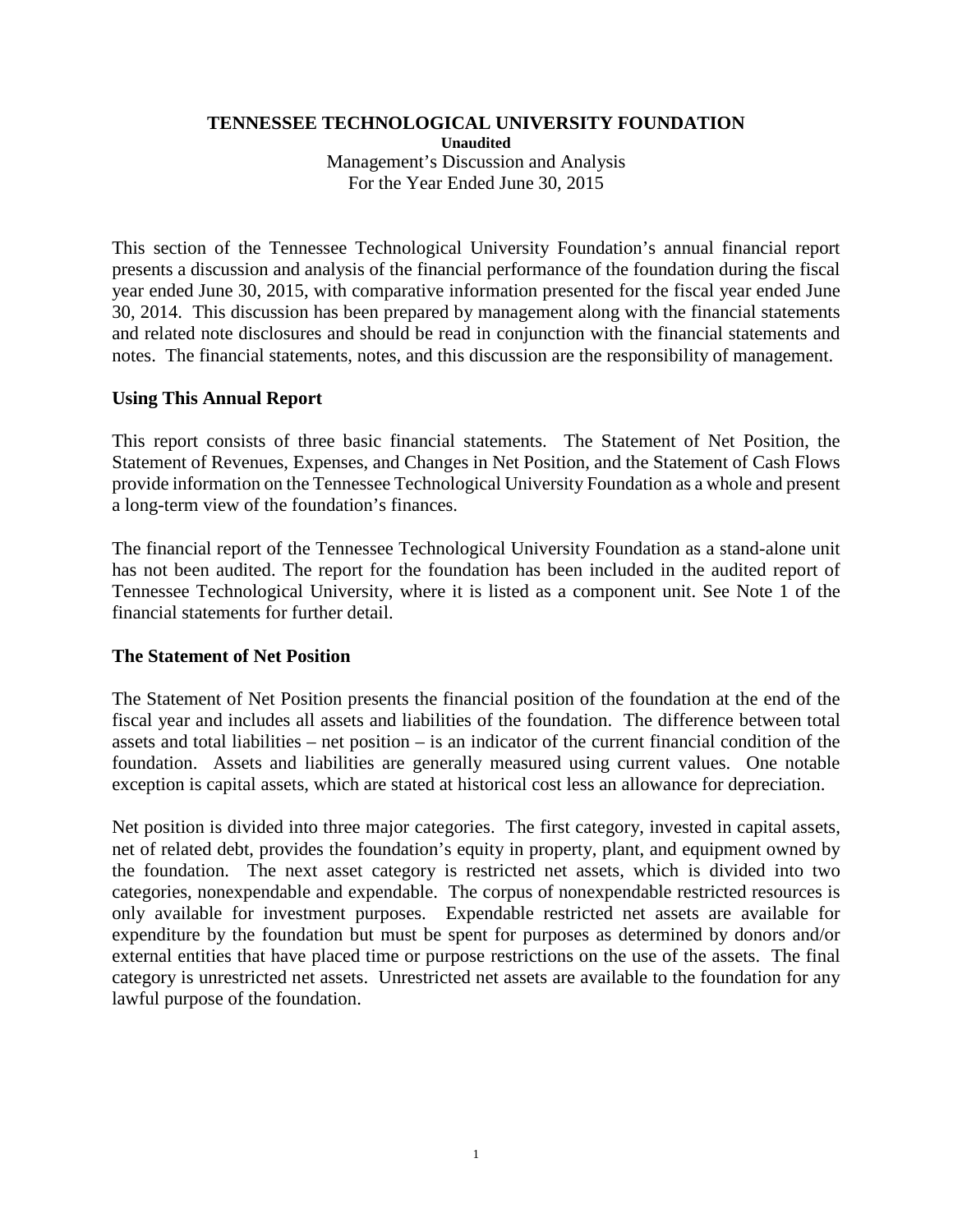### **Statement of Net Position**

**(in thousands of dollars)**

|                                                   | 2015         |    | 2014   |  |
|---------------------------------------------------|--------------|----|--------|--|
| Assets:                                           |              |    |        |  |
| Current assets                                    | \$<br>1,140  | \$ | 1,017  |  |
| Capital assets, net                               | 150          |    | 1,124  |  |
| Other assets                                      | 64,478       |    | 66,678 |  |
| <b>Total Assets</b>                               | \$<br>65,768 | \$ | 68,819 |  |
| <b>Liabilities:</b>                               |              |    |        |  |
| Current liabilities                               | \$<br>315    | \$ | 260    |  |
| Noncurrent liabilities                            | 130          |    | 883    |  |
| <b>Total Liabilities</b>                          | \$<br>445    | \$ | 1,143  |  |
| <b>Net Position:</b>                              |              |    |        |  |
| Invested in capital assets, net of unrelated debt | \$<br>150    | \$ | 374    |  |
| Restricted - nonexpendable                        | 45,145       |    | 46,338 |  |
| Restricted - expendable                           | 19,378       |    | 20,382 |  |
| Unrestricted                                      | 650          |    | 582    |  |
| <b>Total Net Position</b>                         | \$<br>65,323 | \$ | 67,676 |  |

- Current assets of the foundation increased by 12% from 2014 to 2015. Less interest was accrued for 2015 because all investments in bonds were sold during the year. Current cash increased as a result of a decrease in operating cost.
- Capital assets decreased by a total of 87%. The Alumni building and associated land were sold to the university during the year, resulting in the decrease.
- Other assets decreased by 3% or \$2,199,689 from 2014 to 2015. All investments held with a firm were sold and those proceeds were invested with a different firm, resulting in a decrease of \$10,058,773 in cash held by stockbrokers from 2014 to 2015. The difference in cash was partially offset by a \$7,859,085 increase in investments.
- A 61% decrease in total liabilities was related to the principal payments on long-term debt of \$832,222. Current liabilities were also affected by accrued interest for the alumni building being paid in 2015 and an increase payables for operating expenses of \$143,989.
- Restricted net assets for nonexpendable and expendable decreased from 2014 to 2015 by 3% and 5% respectively. This decrease was due to the unrealized investment loss as a result of a decrease in market value.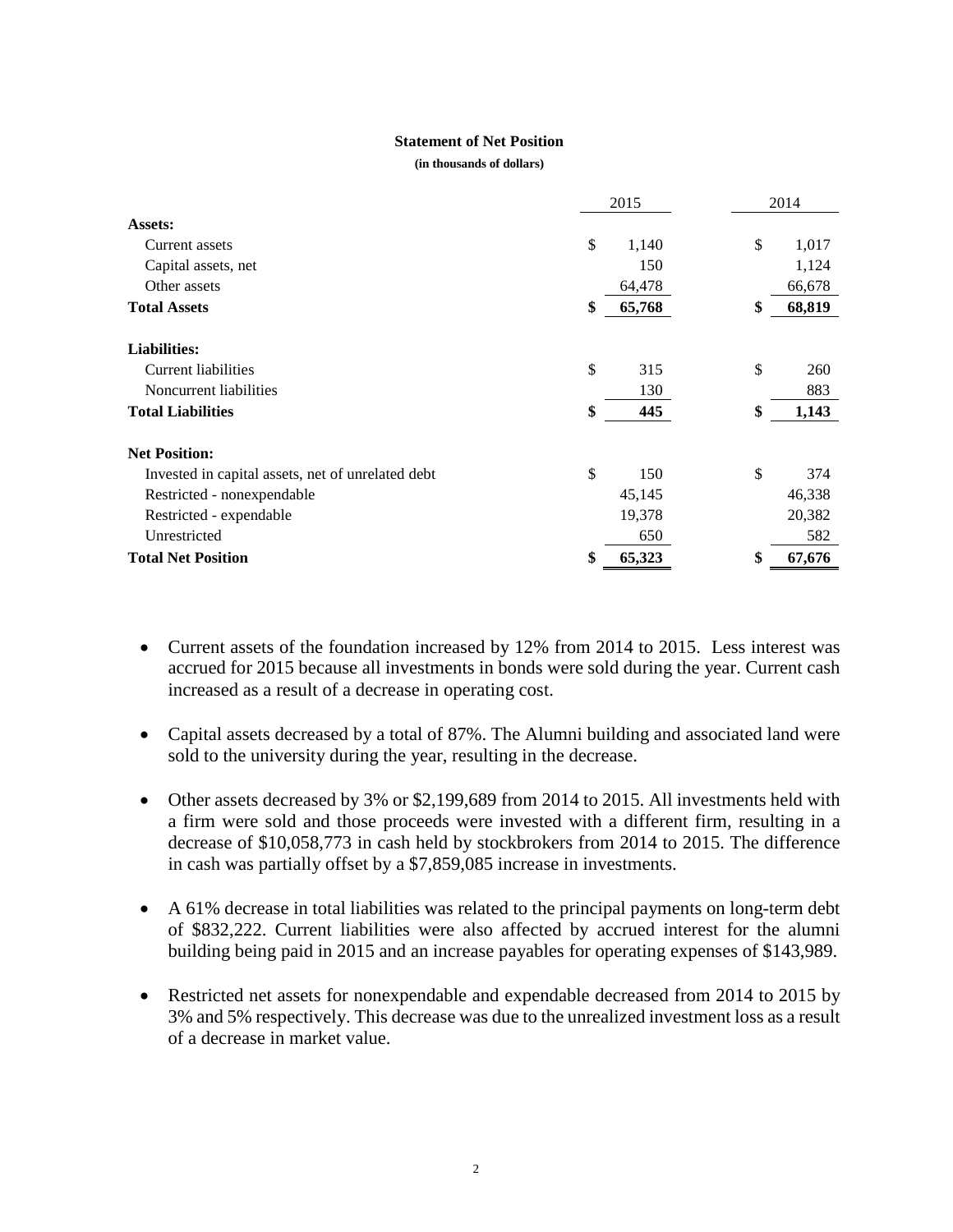## **The Statement of Revenues, Expenses, and Changes in Net Position**

The Statement of Revenues, Expenses, and Changes in Net Position presents the results of operations for the fiscal year. Revenues and expenses are recognized when earned or incurred, regardless of when cash is received. The statement indicates whether the foundation's financial condition has improved or deteriorated during the fiscal year. The statement presents the revenues received by the foundation, both operating and nonoperating, and the expenses paid by the foundation, operating and nonoperating, and any other revenues, expenses, gains, or losses received or spent by the foundation.

A summary of the foundation's revenues, expenses, and changes in net position for the year ended June 30, 2015, and June 30, 2014, follows.

## **Statement of Revenues, Expenses and Changes in Net Position**

|                                                 | 2015 |         | 2014           |  |
|-------------------------------------------------|------|---------|----------------|--|
|                                                 |      |         |                |  |
| <b>Operating revenues:</b>                      |      |         |                |  |
| Gifts                                           | \$   | 2,180   | \$<br>1,994    |  |
| Other operating revenues                        |      | 785     | 728            |  |
| <b>Total operating revenues</b>                 | \$   | 2,965   | \$<br>2,722    |  |
| Operating expenses                              |      | 5,965   | 4,237          |  |
| <b>Operating loss</b>                           | \$   | (3,000) | \$<br>(1, 515) |  |
| Nonoperating revenues and expenses:             |      |         |                |  |
| Investment income                               | \$   | (986)   | \$<br>7,259    |  |
| Other revenue (expenses)                        |      | (1)     | (14)           |  |
| <b>Total nonoperating revenues and expenses</b> | \$   | (987)   | \$<br>7,245    |  |
| Income (loss) before other revenues,            |      |         |                |  |
| <b>Expenses, gains or losses</b>                | \$   | (3,987) | \$<br>5,730    |  |
| Other revenues, expenses, gains or losses:      |      |         |                |  |
| Capital grants and gifts                        | \$   | 302     | \$<br>1,187    |  |
| Additions to permanent endowments               |      | 1,332   | 1,097          |  |
| Total other revenues, expenses, gains or losses | \$   | 1,634   | \$<br>2,284    |  |
| Increase (decrease) in net position             | \$   | (2,353) | \$<br>8,014    |  |
| Net position at beginning of year               | \$   | 67,676  | \$<br>59,662   |  |
| Net position at end of year                     | \$   | 65,323  | \$<br>67,676   |  |

**(in thousands of dollars)**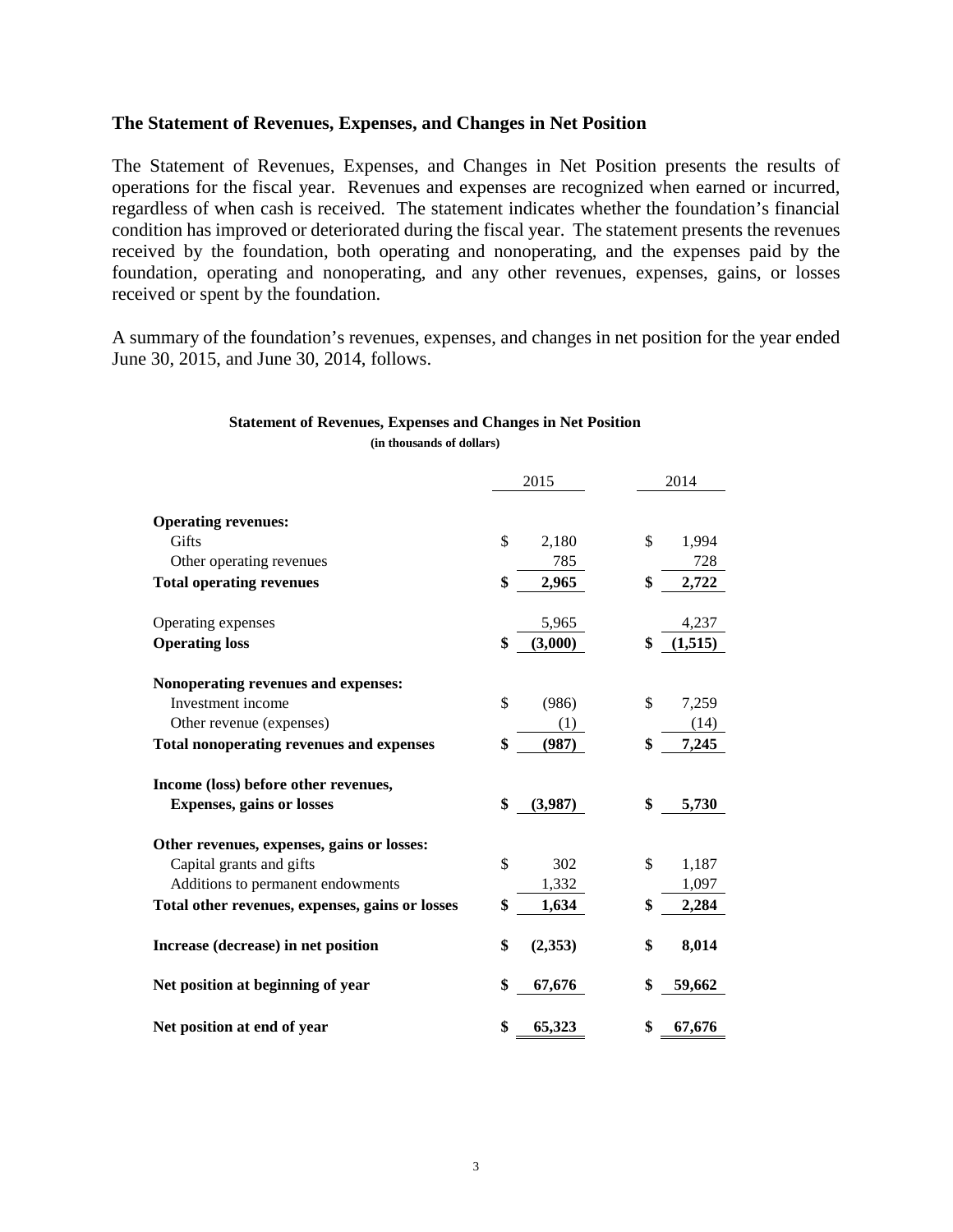## Revenues



- Operating revenues of the foundation increased by less than 10%. Both gifts and other operating revenue saw small increases which are normal fluctuations in revenues.
- Investment income decreased 114% or \$8,244,778. Due to market conditions, fiscal year 2015 investment income is comprised of a \$5,600,416 unrealized loss while fiscal year 2014 had a \$1,874,981 unrealized gain in the endowment pool. Fiscal year 2015 has a \$3,160,134 realized gain compared fiscal year 2014 which included a \$3,812,040 realized gain. The remaining change is the difference in dividend, interest income, and investment expense in 2015 compared to 2014.
- Capital grants and gifts decreased by 75%. This decrease was due to a large donation for the Science Building given to the foundation in 2014 that was not duplicated in 2015.
- Additions to permanent endowments increased by 21% as a result of additional gifts received in fiscal year 2015.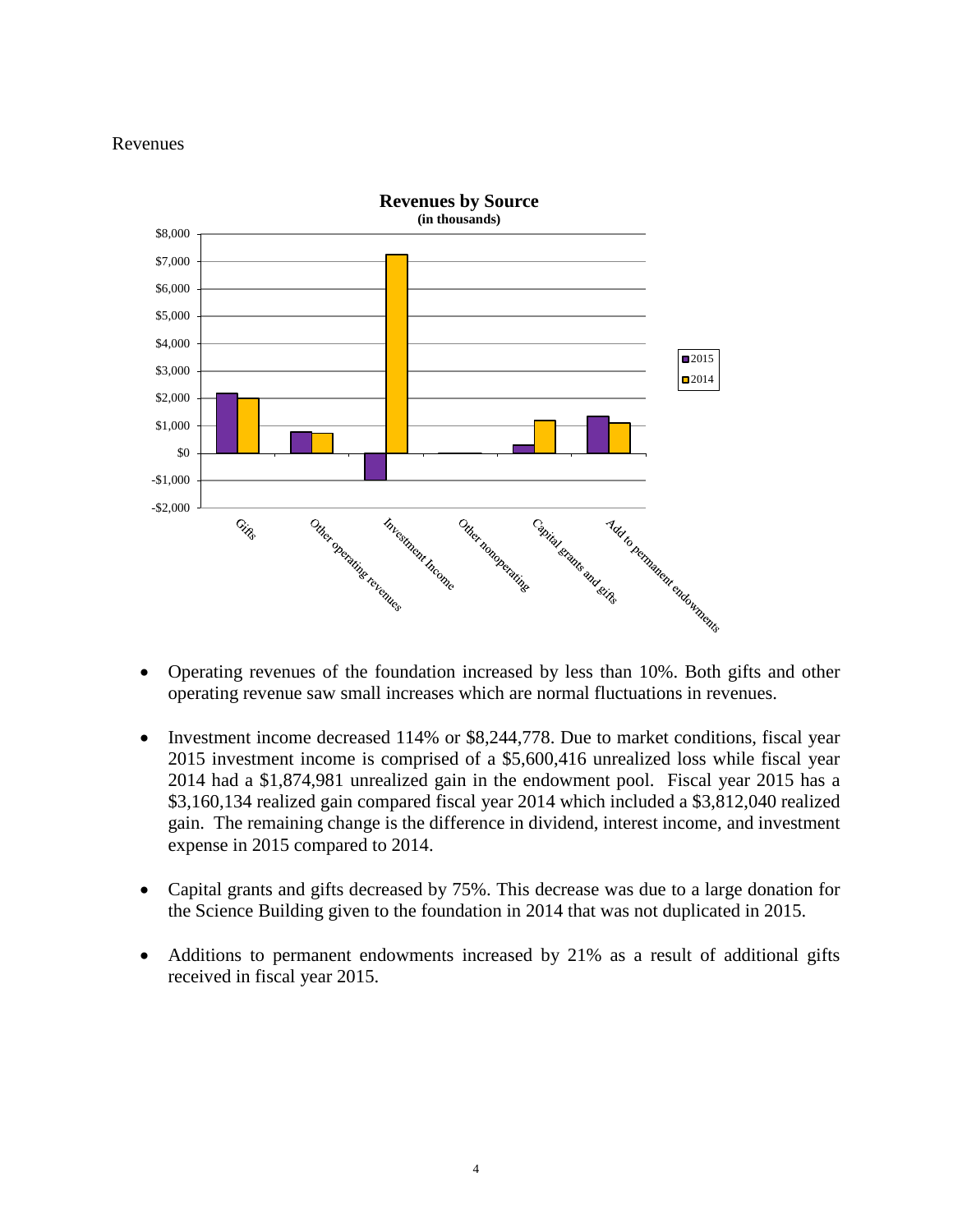## Operating Expenses

The following summarizes the operating expenses by natural classifications for the last two fiscal years:

### **Operating Expenses (in thousands of dollars)**

|                        |   | 2015  |  | 2014  |  |
|------------------------|---|-------|--|-------|--|
| Operating              |   | 1.904 |  | 1,895 |  |
| Scholarships           |   | 1,821 |  | 1,574 |  |
| Payments to University |   | 2.241 |  | 768   |  |
|                        | S | 5,965 |  | 4.237 |  |





• Payments to the university increased by 192%. Capital in-kind gifts increased \$990,343 in 2015. Operating expenses increased 0.5% due to normal operating fluctuations. Scholarships increased 16% due to an increase in gifts designated for scholarship purposes.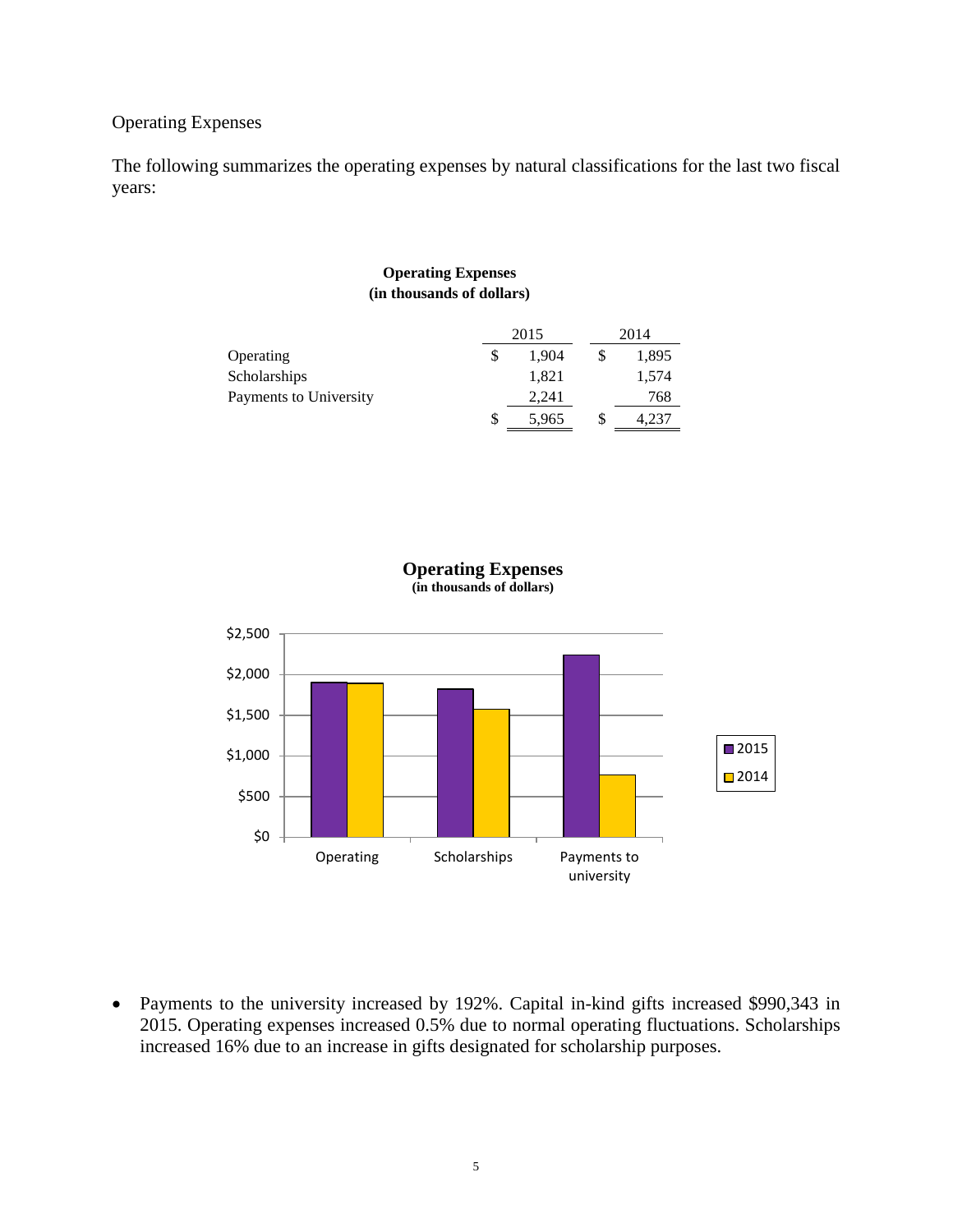## **Capital Assets and Debt Administration**

## *Capital Assets*

At June 30, 2015, the Tennessee Technological University Foundation had \$411,285 invested in capital assets, net of accumulated amortization of \$261,685. Details of these assets are shown below.

### **Schedule of Capital Assets, Net of Depreciation (in thousands of dollars)**

|                      |   | 2015 | 2014 |     |  |
|----------------------|---|------|------|-----|--|
| Land                 | S | 150  |      | 403 |  |
| <b>Buildings</b>     |   |      |      | 721 |  |
| Intangible Assets    |   |      |      |     |  |
| Total capital assets | S | 150  |      | 124 |  |

Capital assets decreased by a total of 87%. The Alumni building and associated land were sold to the university during the year, resulting in the decrease.

## *Debt*

In 2008, the foundation acquired a ten-year, interest-free note payable for \$740,000. The monthly payments began in February 2009. The balance at June 30, 2015 is \$212,408.

In 2014, the foundation borrowed funds to purchase the alumni building. The amount borrowed was \$750,000.00.

### **Schedule of Notes Payable**

**(in thousands of dollars)**

|                            | 2015 |    | 2014  |  |  |
|----------------------------|------|----|-------|--|--|
| Notes Payable              | 212  | \$ | 1,045 |  |  |
| <b>Total Notes Payable</b> | 212  | S  | 1.045 |  |  |

• For 2015, the foundation made principal payments of \$832,222. This included payment in full of the borrowed funds for the alumni building.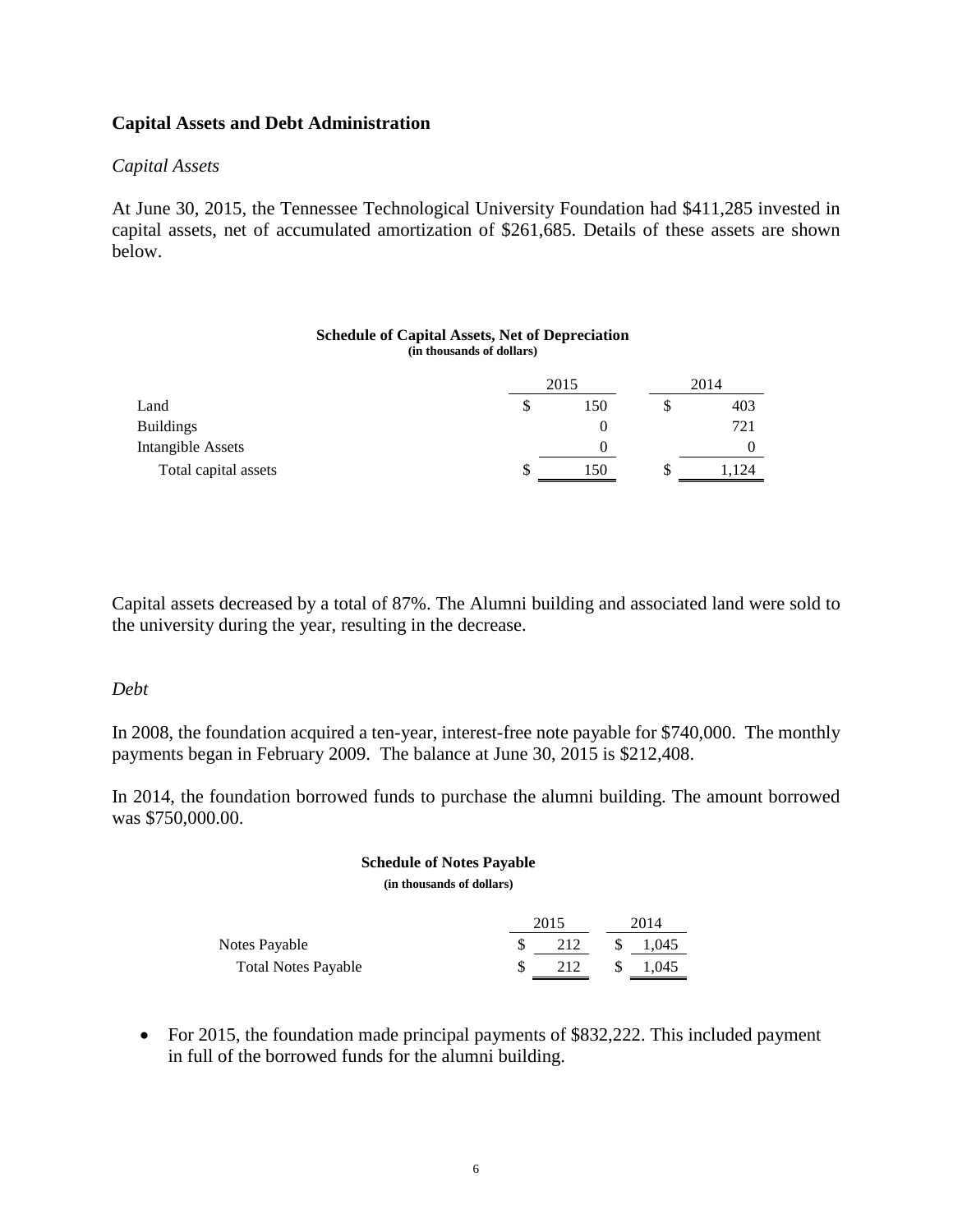## **Economic Factors That Will Affect the Future**

The equity markets in fiscal year 2015 have allowed the foundation to continue providing scholarships to students and support to the academic program of the university. The foundation will continue efforts to steward and cultivate all constituents and solicit for funds from individuals and companies that have had positive growth in their businesses and portfolios.

## **Requests for Information**

This financial report is designed to provide a general overview of the foundation's finances for all those with an interest in the foundation's finances. Questions concerning any of the information provided in this report or requests for additional financial information should be directed to Dr. Claire Stinson, Treasurer, Tennessee Technological University Foundation, P.O. Box 5037, Cookeville, TN 38505.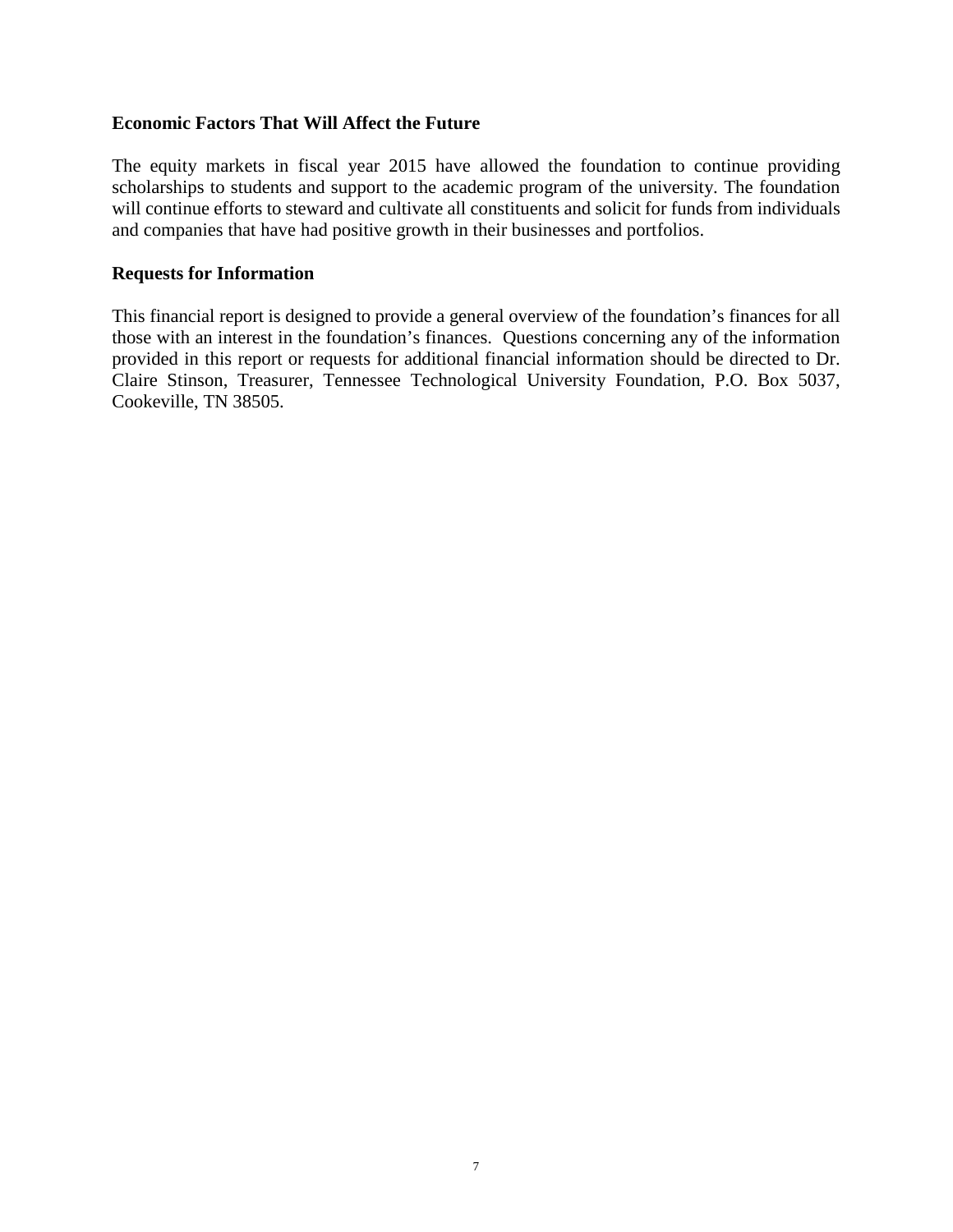## **Tennessee Technological University Foundation Unaudited Statement of Net Position June 30, 2015**

|                                                   | <b>Foundation</b> |                               |  |
|---------------------------------------------------|-------------------|-------------------------------|--|
|                                                   |                   |                               |  |
| <b>ASSETS</b>                                     |                   |                               |  |
| Current assets:                                   |                   |                               |  |
| Cash and cash equivalents (Note 2)                | \$                | 1,040,614.33                  |  |
| Accounts, notes, and grants receivable (net)      |                   | 2,000.00                      |  |
| Prepaid expenses                                  |                   | 56,703.52                     |  |
| Accrued interest receivable                       |                   | 40,720.95                     |  |
| <b>Total current assets</b><br>Noncurrent assets: |                   | 1,140,038.80                  |  |
| Cash and cash equivalents (Note 2)                |                   |                               |  |
| Investments (Note 3)                              |                   | 4,909,426.73<br>59,564,837.11 |  |
| Accounts, notes, and grants receivable (net)      |                   | 4,000.00                      |  |
| Capital assets (net) (Note 4)                     |                   | 149,600.00                    |  |
| <b>Total noncurrent assets</b>                    |                   | 64,627,863.84                 |  |
| <b>Total assets</b>                               | \$                | 65,767,902.64                 |  |
|                                                   |                   |                               |  |
| <b>LIABILITIES</b>                                |                   |                               |  |
| <b>Current liabilities:</b>                       |                   |                               |  |
| Accounts payable                                  | \$                | 232,882.11                    |  |
| Long-term liabilities, current portion (Note 5)   |                   | 82,222.20                     |  |
| <b>Total current liabilities</b>                  |                   | 315,104.31                    |  |
| Noncurrent liabilities:                           |                   |                               |  |
| Long-term liabilities (Note 5)                    |                   | 130, 185. 35                  |  |
| <b>Total noncurrent liabilities</b>               |                   | 130,185.35                    |  |
| <b>Total liabilities</b>                          | \$                | 445,289.66                    |  |
|                                                   |                   |                               |  |
| <b>NET POSITION</b>                               |                   |                               |  |
| Net investment in capital assets                  | \$                | 149,600.00                    |  |
| Restricted for:                                   |                   |                               |  |
| Nonexpendable:                                    |                   |                               |  |
| Scholarships and fellowships<br>Research          |                   | 30,527,620.41<br>554,650.22   |  |
| Instructional department uses                     |                   | 2,870,040.36                  |  |
| Other                                             |                   | 11,192,794.23                 |  |
| Expendable:                                       |                   |                               |  |
| Scholarships and fellowships                      |                   | 6,123,303.70                  |  |
| Research                                          |                   | 183,659.08                    |  |
| Instructional department uses                     |                   | 1,879,192.96                  |  |
| Capital projects                                  |                   | 1,149,989.41                  |  |
| Other                                             |                   | 10,041,290.28                 |  |
| Unrestricted                                      |                   | 650,472.33                    |  |
| Total net position                                | \$                | 65,322,612.98                 |  |
|                                                   |                   |                               |  |

The notes to the financial statements are integral part of this statement.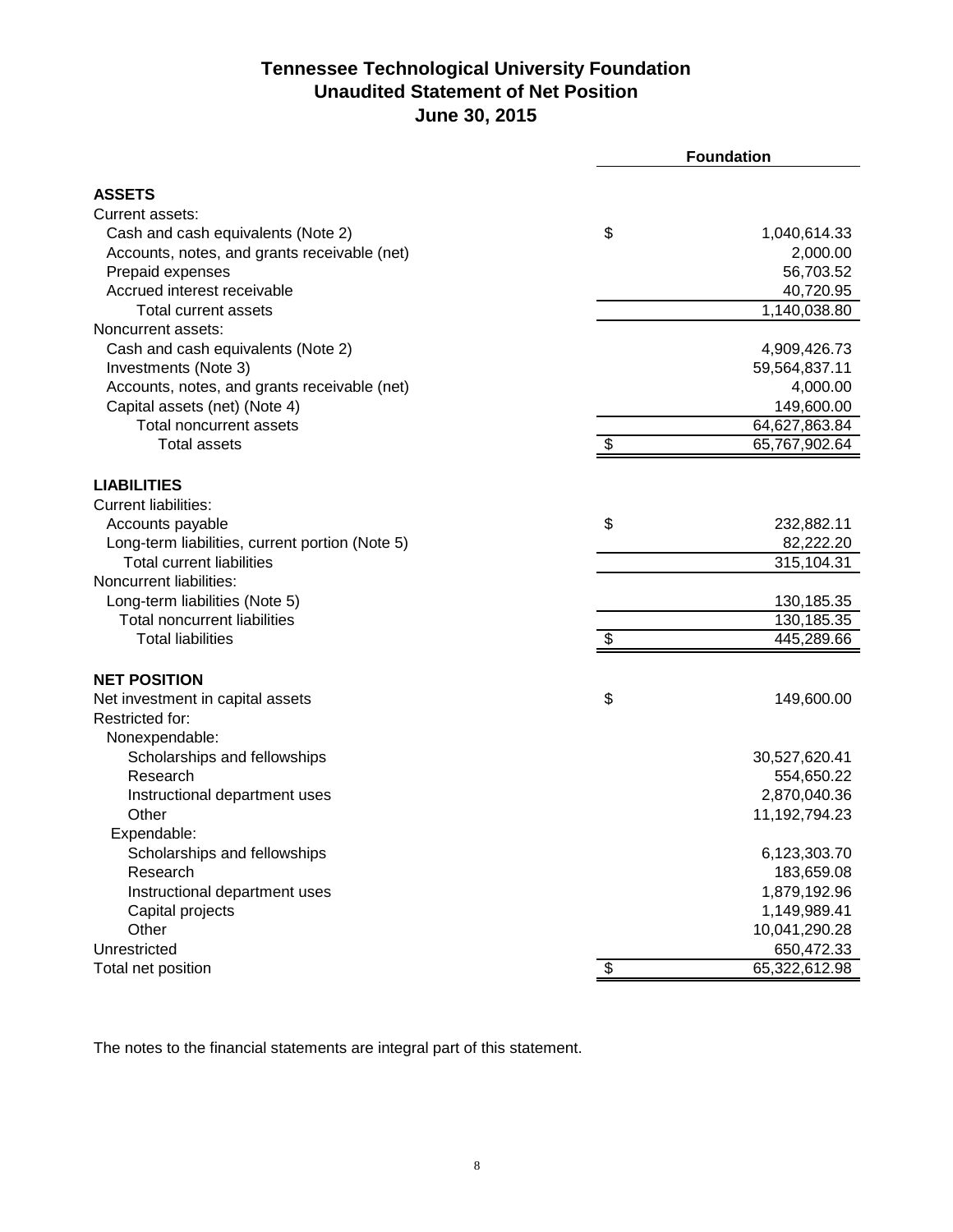## **Tennessee Technological University Foundation Unaudited Statement of Revenues, Expenses, and Changes in Net Position For the Year Ended June 30, 2015**

|                                          | <b>Foundation</b>                        |
|------------------------------------------|------------------------------------------|
| <b>REVENUES</b>                          |                                          |
| Operating revenues:                      |                                          |
| Gifts and contributions                  | 2,179,991.89                             |
| Other operating revenues                 | 785,400.94                               |
| Total operating revenues                 | 2,965,392.83                             |
| <b>EXPENSES</b>                          |                                          |
| <b>Operating Expenses</b>                |                                          |
| Utilities, supplies, and other services  | 1,891,656.62                             |
| Scholarships and fellowships             | 1,820,597.00                             |
| Depreciation expense                     | 12,144.87                                |
| Payments to or on behalf of TTU (Note 1) | 2,240,510.29                             |
| Total operating expenses                 | 5,964,908.78                             |
| <b>Operating loss</b>                    | (2,999,515.95)                           |
| <b>NONOPERATING REVENUES (EXPENSES)</b>  |                                          |
| Investment income (net of investment     |                                          |
| expense of \$269,788.26)                 | (985, 833.76)                            |
| Interest on capital asset-related debt   | (15,596.00)                              |
| Other non-operating revenues/(expenses)  | 14,169.95                                |
| Net nonoperating revenues                | (987, 259.81)                            |
| Income before other revenues, expenses,  |                                          |
| gains, or losses                         | (3,986,775.76)                           |
| Capital grants and gifts                 | 301,965.40                               |
| Additions to permanent endowments        | 1,331,877.62                             |
| Total other revenues                     | 1,633,843.02                             |
| Increase in net position                 | (2,352,932.74)                           |
| <b>NET POSITION</b>                      |                                          |
| Net position -beginning of year          | 67,675,545.72                            |
| Net position - end of year               | $\overline{\mathbf{e}}$<br>65,322,612.98 |

The notes to the financial statements are integral part of this statement.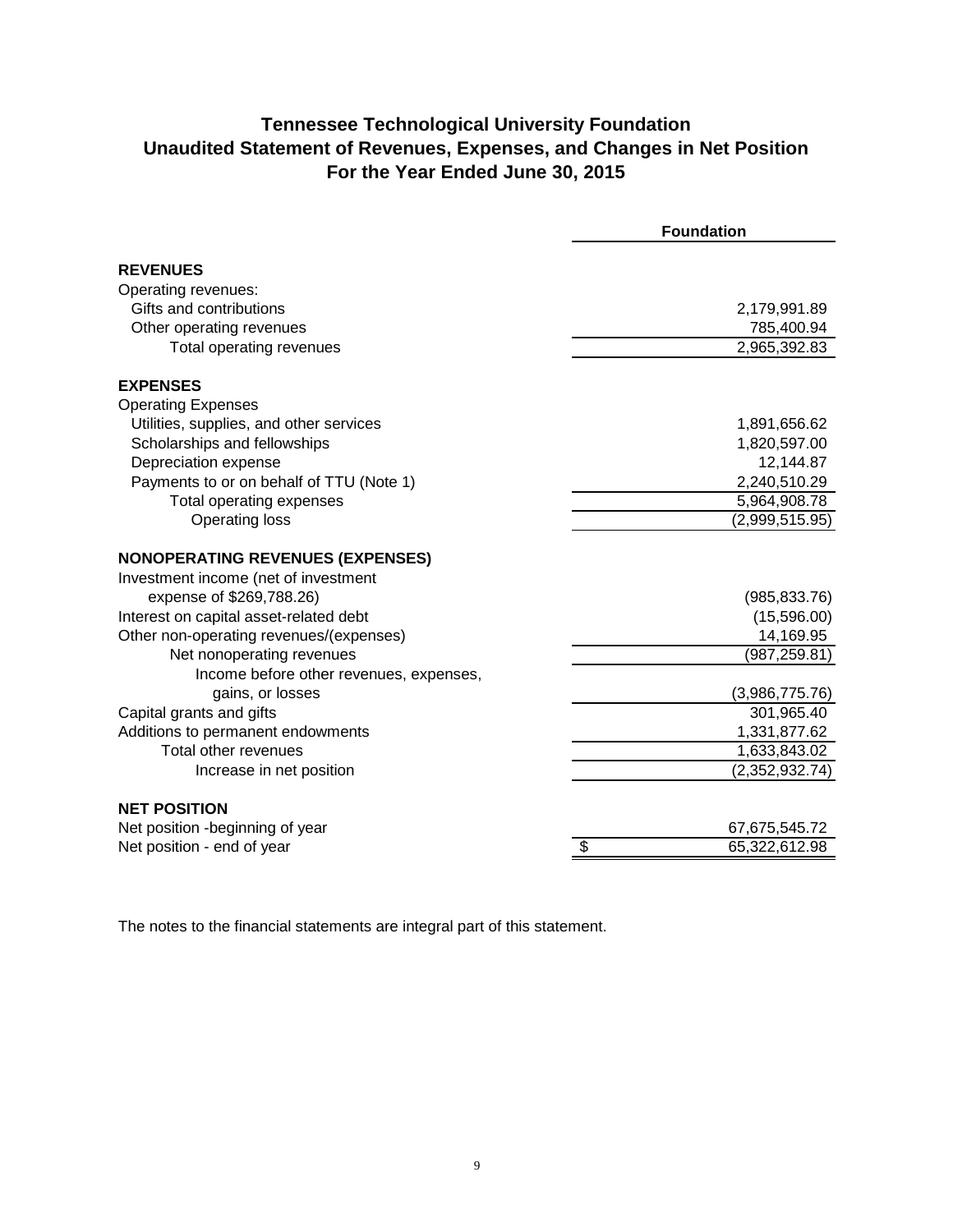### **Tennessee Technological University Foundation Unaudited Statement of Cash Flows for the Year Ended June 30, 2015**

|                                                                                            |                          | <b>Foundation</b>  |
|--------------------------------------------------------------------------------------------|--------------------------|--------------------|
| <b>CASH FLOWS FROM OPERATING ACTIVITIES</b>                                                |                          |                    |
| Gifts and contributions                                                                    |                          |                    |
|                                                                                            | \$                       | 2,121,999.13       |
| Payments to suppliers and vendors                                                          |                          | (1,708,871.90)     |
| Payments for scholarships and fellowships                                                  |                          | (1,820,597.00)     |
| Payments to TTU                                                                            |                          | (1, 127, 222.86)   |
| Other receipts (payments)                                                                  |                          | 622,347.09         |
| Net cash used by operating activities                                                      | \$                       | (1,912,345.54)     |
| <b>CASH FLOWS FROM NON-CAPITAL FINANCING ACTIVITIES</b>                                    |                          |                    |
| Private gifts for endowment purposes                                                       | \$                       | 1,331,877.62       |
| Other non-capital financing receipts (payments)                                            |                          | 5,641.08           |
| Net cash provided by non-capital financing activities                                      | \$                       | 1,337,518.70       |
| <b>CASH FLOWS FROM CAPITAL AND RELATED FINANCING ACTIVITIES</b>                            |                          |                    |
| Capital grants and gifts received                                                          |                          | 286,967.76         |
| Proceeds from sale of capital assets                                                       |                          | 889,714.10         |
| Purchase of capital assets and construction                                                |                          | (955, 963.64)      |
| Principal paid on capital debt and lease                                                   |                          |                    |
|                                                                                            |                          | (832, 222.20)      |
| Interest paid on capital debt and lease                                                    |                          | (25, 346.24)       |
| Other capital and related financing receipts (payments)                                    |                          | (2,466.67)         |
| Net cash provided by capital and related financing activities                              | \$                       | (639, 316.89)      |
| <b>CASH FLOWS FROM INVESTING ACTIVITIES</b>                                                |                          |                    |
| Proceeds from sales and maturities of investments                                          | \$                       | 118,742,589.33     |
| Income on investments                                                                      |                          | 4,764,066.78       |
| Purchase of investments                                                                    |                          | (132, 155, 445.75) |
| Net cash provided by investing activities                                                  | $\overline{\mathcal{E}}$ | (8,648,789.64)     |
| Net increase in cash and cash equivalents                                                  |                          | (9,862,933.37)     |
| Cash and cash equivalents - beginning of year                                              |                          | 15,812,974.43      |
| Cash and cash equivalents - end of year (Note 2)                                           | \$                       | 5,950,041.06       |
|                                                                                            |                          |                    |
| <b>RECONCILIATION OF OPERATING LOSS TO NET CASH</b><br><b>USED BY OPERATING ACTIVITIES</b> |                          |                    |
| <b>Operating loss</b>                                                                      | \$                       | (2,999,515.95)     |
| Adjustments to reconcile operating loss to net cash                                        |                          |                    |
| used by operating activities:                                                              |                          |                    |
| Depreciation expense                                                                       |                          | 12,144.87          |
| Gifts in-kind                                                                              |                          |                    |
|                                                                                            |                          | 1,113,287.43       |
| Other adjustments                                                                          |                          | (1, 417.41)        |
| Change in assets, liabilities, and deferrals:                                              |                          |                    |
| Receivables, net                                                                           |                          | (2,000.00)         |
| Prepaid items                                                                              |                          | 24,386.41          |
| Accounts payable                                                                           |                          | (59,230.89)        |
| Net cash used by operating activities                                                      | \$                       | (1,912,345.54)     |
|                                                                                            |                          |                    |
| Non-cash investing, capital, and financing transactions                                    |                          |                    |
| Gifts in-kind - capital                                                                    |                          | 14,997.64          |
| Unrealized gains on investments                                                            |                          | (5,600,415.63)     |
| Loss on disposal of capital assets                                                         |                          | 10,995.54          |

The notes to the financial statements are integral part of this statement.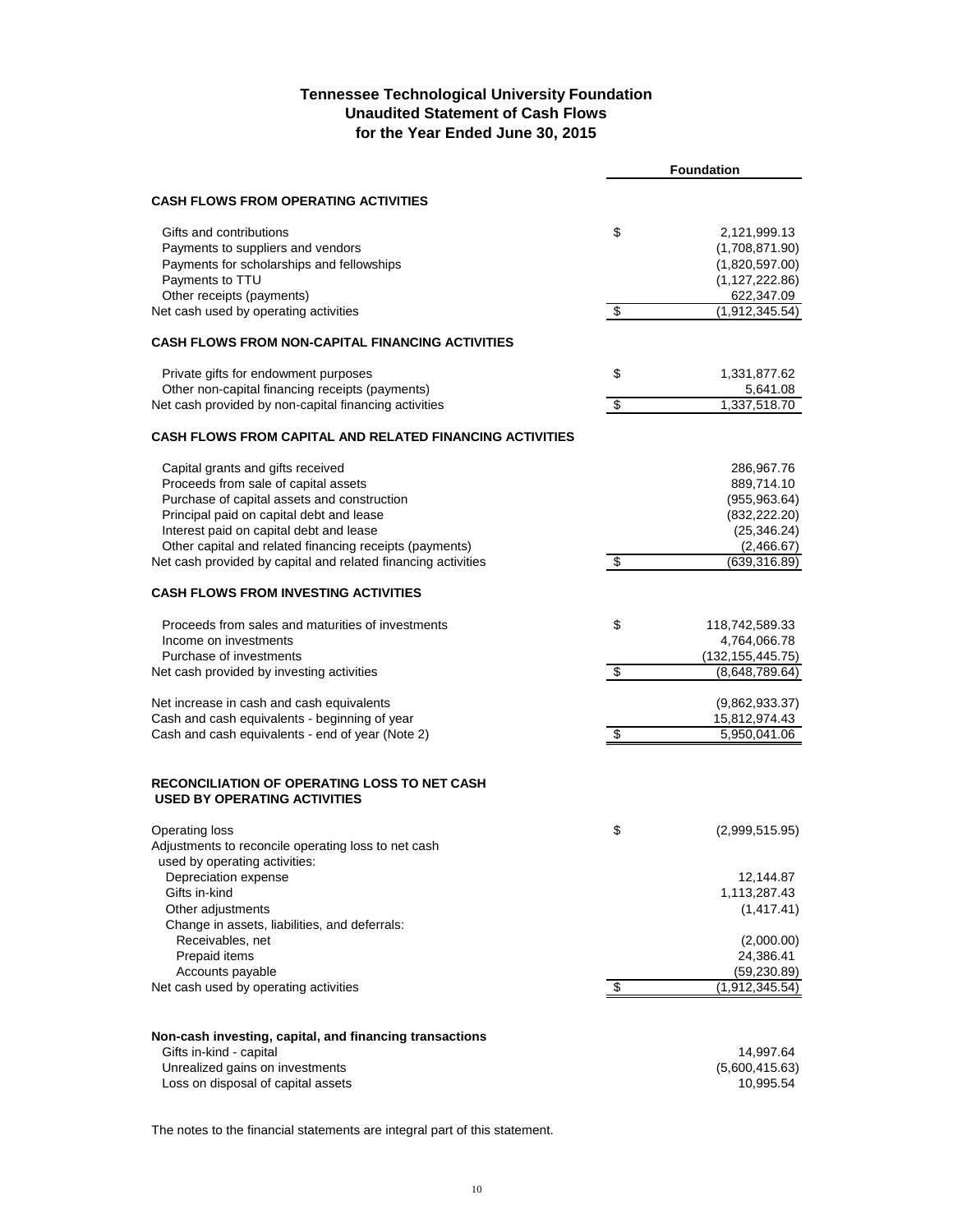### TENNESSEE TECHNOLOGICAL UNIVERSITY FOUNDATION

Unaudited

Standard Notes to the Financial Statements June 30, 2015

### 1. Summary of Significant Accounting Policies

### REPORTING ENTITY

The Tennessee Technological University Foundation is a legally separate, tax-exempt organization whose primary purpose is to support Tennessee Technological University. The foundation acts primarily as a fundraising organization to supplement the resources that are available to the university in support of its programs. The 26-member board of the foundation is self-perpetuating and consists of graduates and friends of the university. Although the university does not control the timing or amount of receipts from the foundation, the majority of resources, or income thereon, that the foundation holds and invests are restricted to the activities of the university by the donors. Because these restricted resources held by the foundation can only be used by, or for the benefit of, the university, the foundation is considered a component unit of the university and is discretely presented in the university's financial statements. The financial statements for Tennessee Technological University can be found at [https://www.tntech.edu/planning-and](https://www.tntech.edu/planning-and-finance/business/financialservices/finrepdisclaimer/statements.)[finance/business/financialservices/finrepdisclaimer/statements.](https://www.tntech.edu/planning-and-finance/business/financialservices/finrepdisclaimer/statements.)

Tennessee Technological University is a part of the State University and Community College System of Tennessee (Tennessee Board of Regents). This system is a component unit of the State of Tennessee because the state appoints a majority of the system's governing body and provides significant financial support; the system is discretely presented in the Tennessee Comprehensive Annual Financial Report.

### BASIS OF PRESENTATION

The foundation's financial statements have been prepared in conformity with accounting principles generally accepted in the United States of America applicable to governmental colleges and universities engaged in business-type activities as prescribed by the Governmental Accounting Standards Board (GASB).

### BASIS OF ACCOUNTING

.

For financial statement reporting purposes, the foundation is considered a special-purpose government engaged only in business-type activities. Accordingly, the financial statements have been prepared using the economic resources measurement focus and the accrual basis of accounting. Revenues are recorded when earned and expenses are recorded when a liability is incurred, regardless of the timing of related cash flows. Grants and similar items are recognized as revenue as soon as all eligibility requirements imposed by the provider have been met. All significant interfund transactions have been eliminated.

The foundation has classified its revenues and expenses as either operating or nonoperating according to the following criteria: Operating revenues and expenses are those that have the characteristics of exchange transactions. Operating revenues include 1) gifts and contributions and 2) other miscellaneous revenue (rental income and athletic advertising/sponsorships). Operating expenses include 1) payments to the university, 2) scholarships and fellowships, 3) depreciation, and 4) utilities, supplies, and other services.

Nonoperating revenues and expenses include activities that have the characteristics of nonexchange transactions, such as capital gifts and grants and additions to permanent endowments, and other activities that are defined as nonoperating by GASB Statement 9, *Reporting Cash Flows of Proprietary and Nonexpendable Trust Funds and Governmental Entities that Use Proprietary Fund Accounting*, and GASB Statement 34, such as investment income.

When both restricted and unrestricted resources are available for use, it is the foundation's policy to determine whether to use restricted or unrestricted resources first depending upon existing facts and circumstances.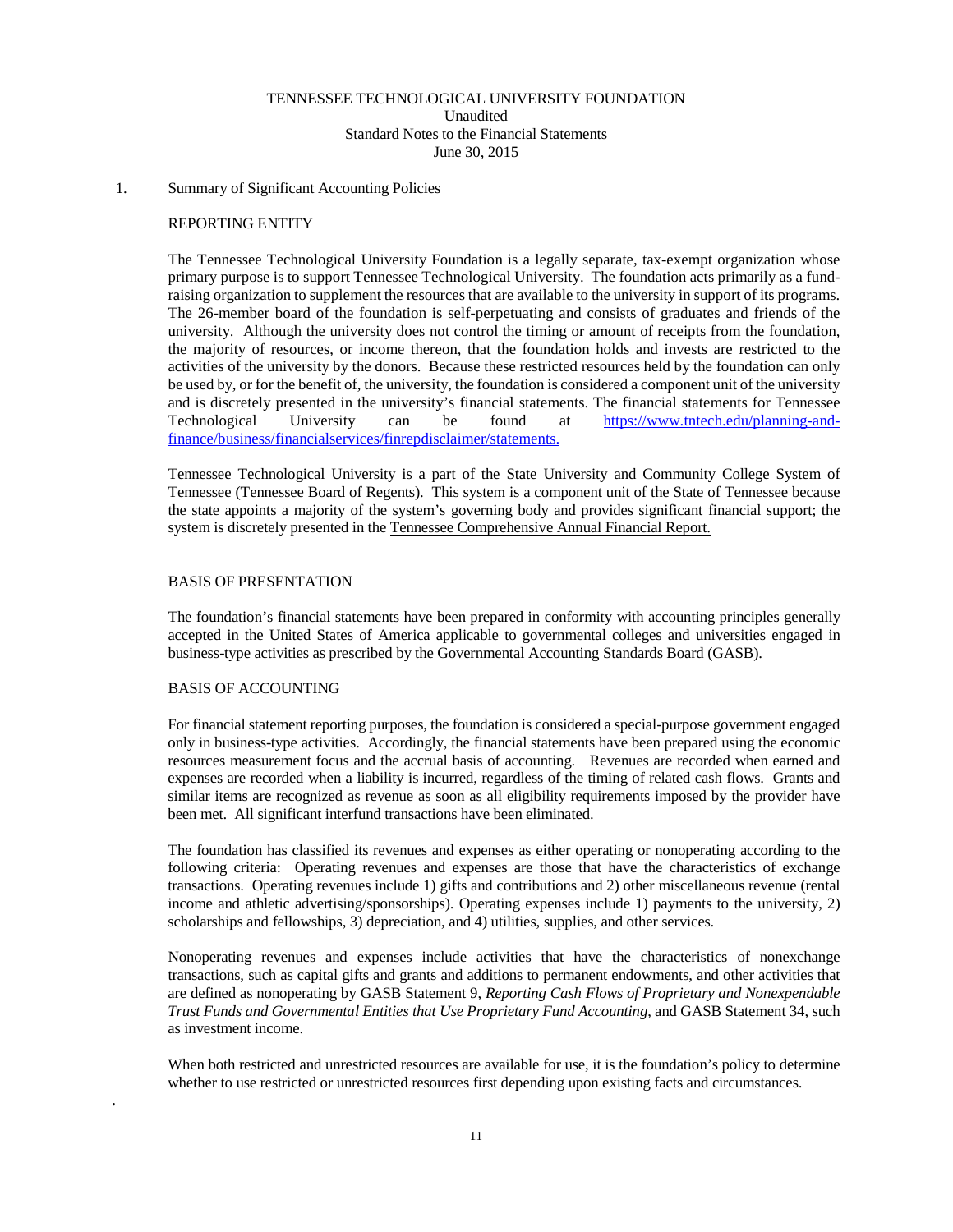### CASH EQUIVALENTS

This classification includes instruments that are readily convertible to known amounts of cash and have original maturities of three months or less.

### CAPITAL ASSETS

Capital assets, which include property, plant, equipment, and intangible assets, are reported in the Statement of Net Position at historical cost or at fair value at date of donation, less accumulated depreciation. The costs of normal maintenance and repairs that do not add to the value of the asset or materially extend the assets' useful lives are not capitalized.

A capitalization threshold of \$100,000 is used for buildings and \$50,000 is used for infrastructure. Equipment is capitalized when the unit acquisition cost is \$5,000 or greater. The capitalization threshold for additions and improvements to buildings and land is set at \$50,000. The capitalization threshold for intangible assets is set at \$100,000.

These assets, with the exception of land, are depreciated/amortized using the straight-line method over the estimated useful lives of the assets, which range from 5 to 60 years.

### NET POSITION

The foundation's net position is classified as follows:

NET INVESTMENT IN CAPITAL ASSETS*:* This represents the foundation's total investment in capital assets, net of outstanding debt obligations related to those capital assets. To the extent debt has been incurred but not yet expended for capital assets, such amounts are not included as a component of net investment in capital assets.

RESTRICTED NET POSITION – NONEXPENDABLE: Nonexpendable restricted net position consists of endowment and similar type funds in which donors or other outside sources have stipulated, as a condition of the gift instrument, that the principal is to be maintained inviolate and in perpetuity, and invested for the purpose of producing present and future income, which may be expendable or added to principal.

RESTRICTED NET POSITION – EXPENDABLE: Restricted expendable net position includes resources in which the foundation is legally or contractually obligated to spend in accordance with restrictions imposed by external third parties.

UNRESTRICTED NET POSITION: Unrestricted net position represents resources derived from gifts and contributions and sales and services. These resources are used for transactions relating to the general operations of the foundation, and may be used at the discretion of the foundation to meet current expenses for any purpose.

During the year ended June 30, 2015, the Foundation made distributions of \$2,240,510.29 to or on behalf of the university for both restricted and unrestricted purposes.

### 2. Cash and Cash Equivalents

In addition to demand deposits and petty cash on hand, this classification includes instruments which are readily convertible to known amounts of cash and which have original maturities of three months or less. At June 30, 2015, cash and cash equivalents consists of \$1,280,431.91 in the State of Tennessee Local Government Investment Pool administered by the State Treasurer, and \$4,669,609.15 in custodial accounts of investment managers of the foundation.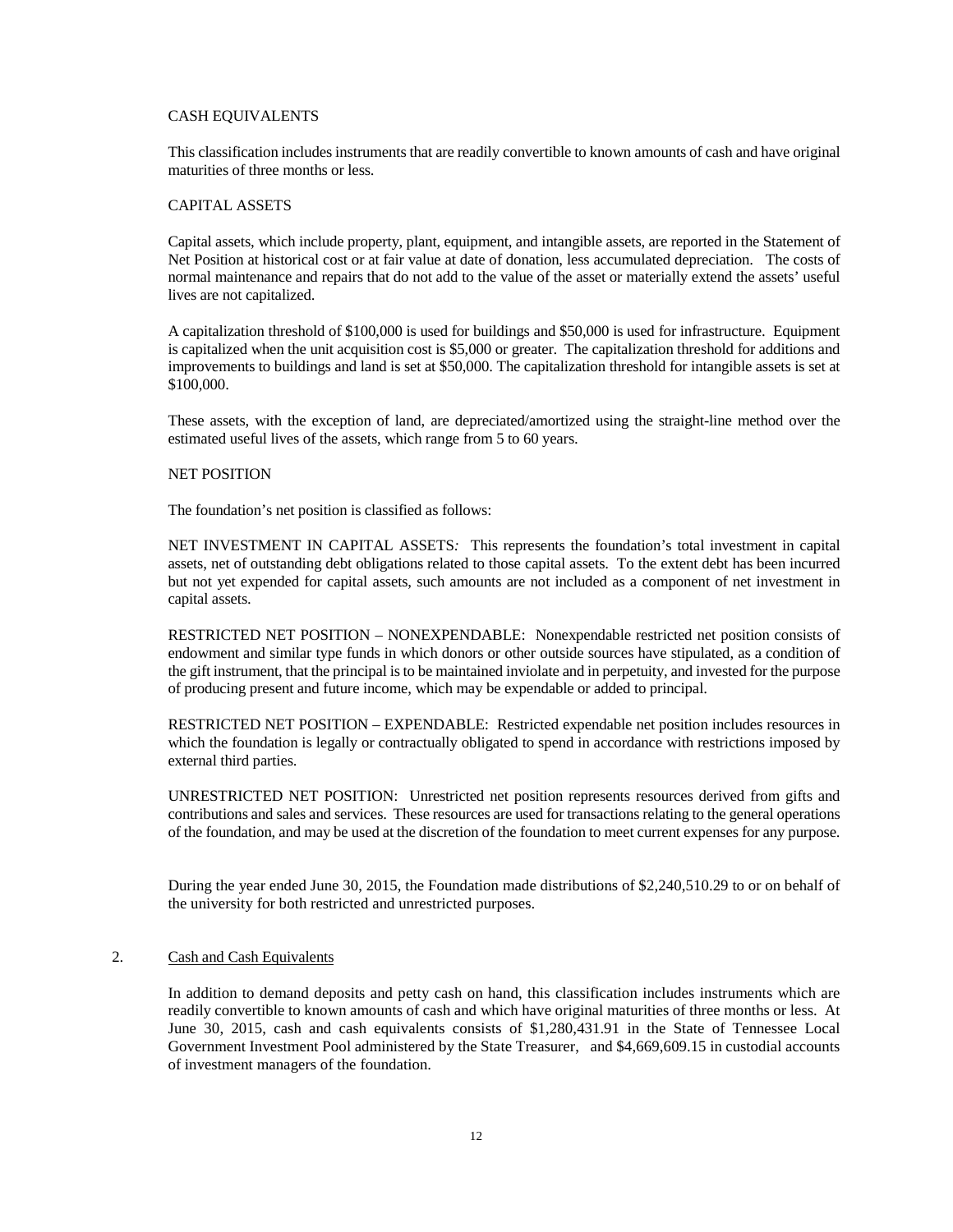The Foundation also has deposits in the Local Government Investment Pool (LGIP) administered by the State Treasurer. The LGIP is part of the Pooled Investment Fund. The fund's required risks disclosures are presented in the *State of Tennessee's Treasurer's Report.* That report is available on the state's website at [http://www.tn.gov/treasury.](http://www.tn.gov/treasury)

### 3. Investments

The Foundation is authorized to invest funds in accordance with its board of directors' policies. All investments permitted to be reported at fair value under GASB Statement 31 are reported at fair value, including those with a maturity date of one year or less at the time of purchase.

As of June 30, 2015, the Foundation had the following investments and maturities.

|                               | Investments Maturities (in years) |    |             |         |    |                |               |
|-------------------------------|-----------------------------------|----|-------------|---------|----|----------------|---------------|
|                               |                                   |    |             |         |    |                | No Maturity   |
| Investment Type               | Fair Value                        |    | Less than 1 | $1 - 5$ |    | $6 - 10$       | Date          |
| U.S. Treasury                 | \$<br>13,486.72                   | \$ | \$<br>÷     | ÷       | \$ | 13,486.72<br>S |               |
| Corporate Stocks              | 523,774.39                        |    |             |         |    |                | 523,774.39    |
| <b>Mutual Bond Funds</b>      | 19,061,034.01                     |    |             |         |    |                | 19,061,034.01 |
| Mutual Equity Funds           | 34,634,571.52                     |    |             |         |    |                | 34,634,571.52 |
| Land                          | 1,903,982.00                      |    |             |         |    |                | 1,903,982.00  |
| Other:                        |                                   |    |             |         |    |                |               |
| <b>REIT</b>                   | 20,106.24                         |    |             |         |    |                | 20,106.24     |
| Private Equity                | 993,180.00                        |    |             |         |    |                | 993,180.00    |
| <b>Natural Resources</b>      | 296,404.00                        |    |             |         |    |                | 296,404.00    |
| Cash Surrender Value Life Ins | 18,803.95                         |    |             |         |    |                | 18,803.95     |
| Hedge Fund                    | 2,099,494.28                      |    |             |         |    |                | 2,099,494.28  |
| Total                         | \$<br>59,564,837.11               | Ŝ  | \$          |         | \$ | 13,486.72<br>S | 59,551,350.39 |

Interest Rate Risk*.* Interest rate risk is the risk that changes in interest rates will adversely affect the fair value of a debt investment. The Foundation does not have a formal investment policy that limits investment maturities as a means of managing its exposure to fair value arising from increasing interest rates.

Credit Risk. Credit risk is the risk that an issuer or other counterparty to an investment will not fulfill its obligations. The Foundation has no investment policy limiting its investment choices based on ratings issued by nationally recognized statistical rating organizations. Securities are rated using Standard and Poor's, Moody's, and/or Fitch's and are presented below using the Standard and Poor's rating scale. As of June 30, 2015, the Foundation's investments were rated as follows:

|                                               |   | <b>Credit Quality Rating</b> |     |               |
|-----------------------------------------------|---|------------------------------|-----|---------------|
| <b>Investment Type</b>                        |   | Fair<br>Value                |     | Unrated       |
| Local Gov<br><b>Investment Pool</b><br>(LGIP) | S | 1.280,431.91                 | \$. | 1.280,431.91  |
| Mutual Bond<br><b>Funds</b>                   |   | 19,061,034.01                |     | 19.061.034.01 |
| Total                                         | S | 20.341.465.92                | S   | 20.341.465.92 |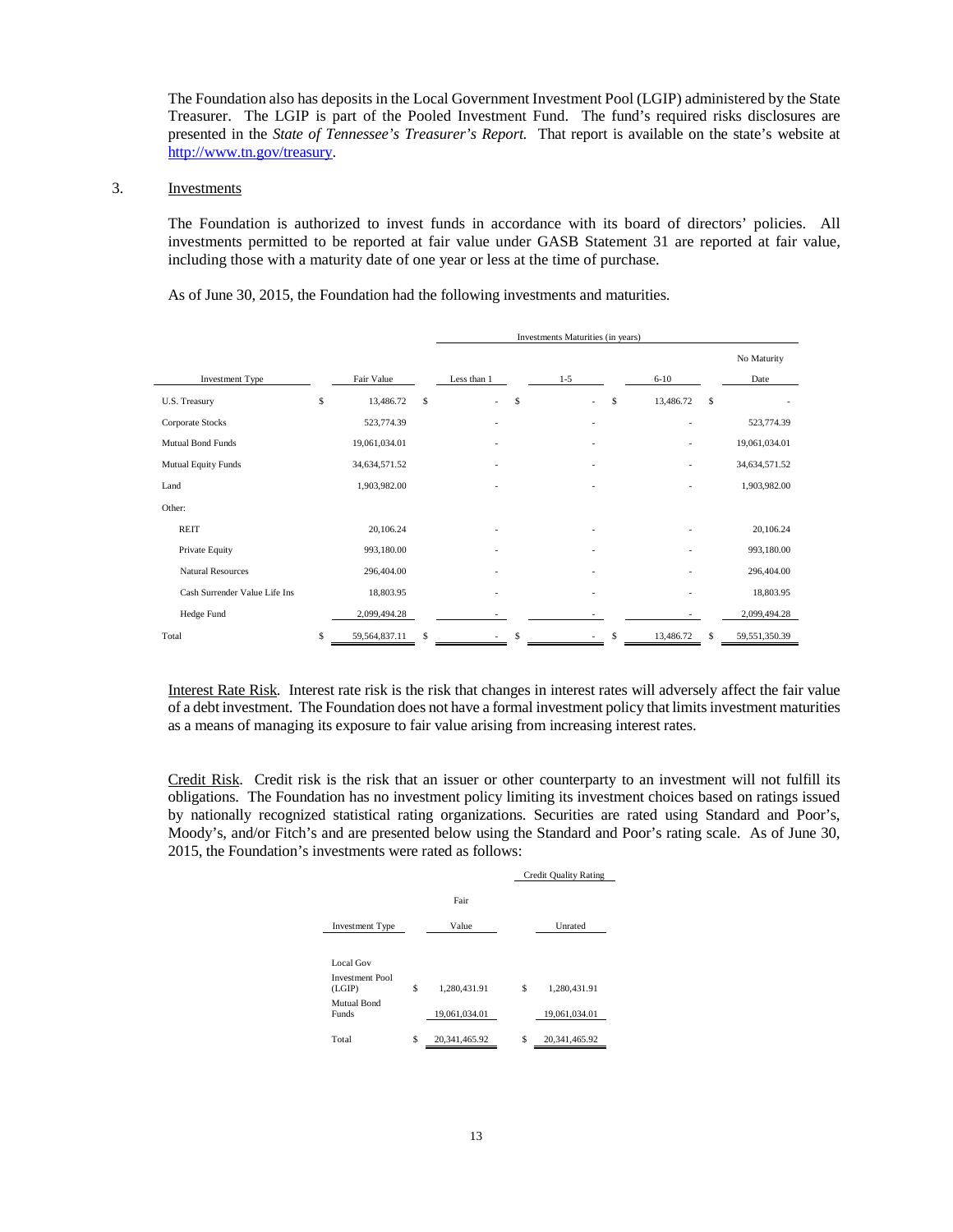Custodial Credit Risk. For an investment, custodial credit risk is the risk that, in the event of the failure of the counterparty, the Foundation will not be able to recover the value of its investments or collateral securities that are in the possession of an outside party. The Foundation does not have a deposit policy for custodial credit risk

Concentration of Credit Risk. Concentration of credit risk is the risk of loss attributed to the magnitude of the foundation's investment in a single issuer. The Foundation places no limit on the amount it may invest in any one issuer.

Investments of endowment and similar funds are composed on the following:

| Carrying Value      |
|---------------------|
| \$<br>1,280,431,91  |
| 4,665,163.48        |
| 53,627,158.02       |
|                     |
| 1,903,982.00        |
| 993,180.00          |
| 296,404.00          |
| 2,099,494.28        |
| \$<br>64,865,813.69 |
|                     |

Assets of endowment funds are pooled on a fair value basis, with each individual fund subscribing to or disposing of units on the basis of the value per unit fair value at the beginning of the calendar quarter within which the transaction takes place. Of the total units at June 30, 2015, each having a fair value of \$106.464369, 507,466.9066 units were owned by endowment, 13,815.5570 units were owned by quasi-endowment, and 87,990.0497 units were owned by non-endowment operating accounts.

The following tabulation summarizes changes in relationships between cost and fair values of the pooled assets:

|                     |        |               | Pooled Assets |               |                      |                  |  |  |
|---------------------|--------|---------------|---------------|---------------|----------------------|------------------|--|--|
|                     |        |               |               |               | Net Gains/           | Fair Value       |  |  |
| FY 2014             | Market |               |               | Cost          | (Losses)             | Per Unit         |  |  |
|                     |        |               |               |               |                      |                  |  |  |
| End of year         | \$     | 64,865,813.69 | \$            | 65,220,920.07 | \$<br>(355, 106.38)  | \$<br>106.464369 |  |  |
| Beginning of year   |        | 66,773,830.85 |               | 61,433,767.93 | 5,340,062.92         | 115.945985       |  |  |
| Unrealized net loss |        |               |               |               | \$<br>(5,695,169.30) |                  |  |  |
| Realized net gains  |        |               |               |               | 0.00                 |                  |  |  |
| Total net loss      |        |               |               |               | \$<br>(5,695,169.30) | \$<br>(9.481616) |  |  |

The average annual earnings per unit, exclusive of net gains, were \$7.643402 for the year ended June 30, 2015.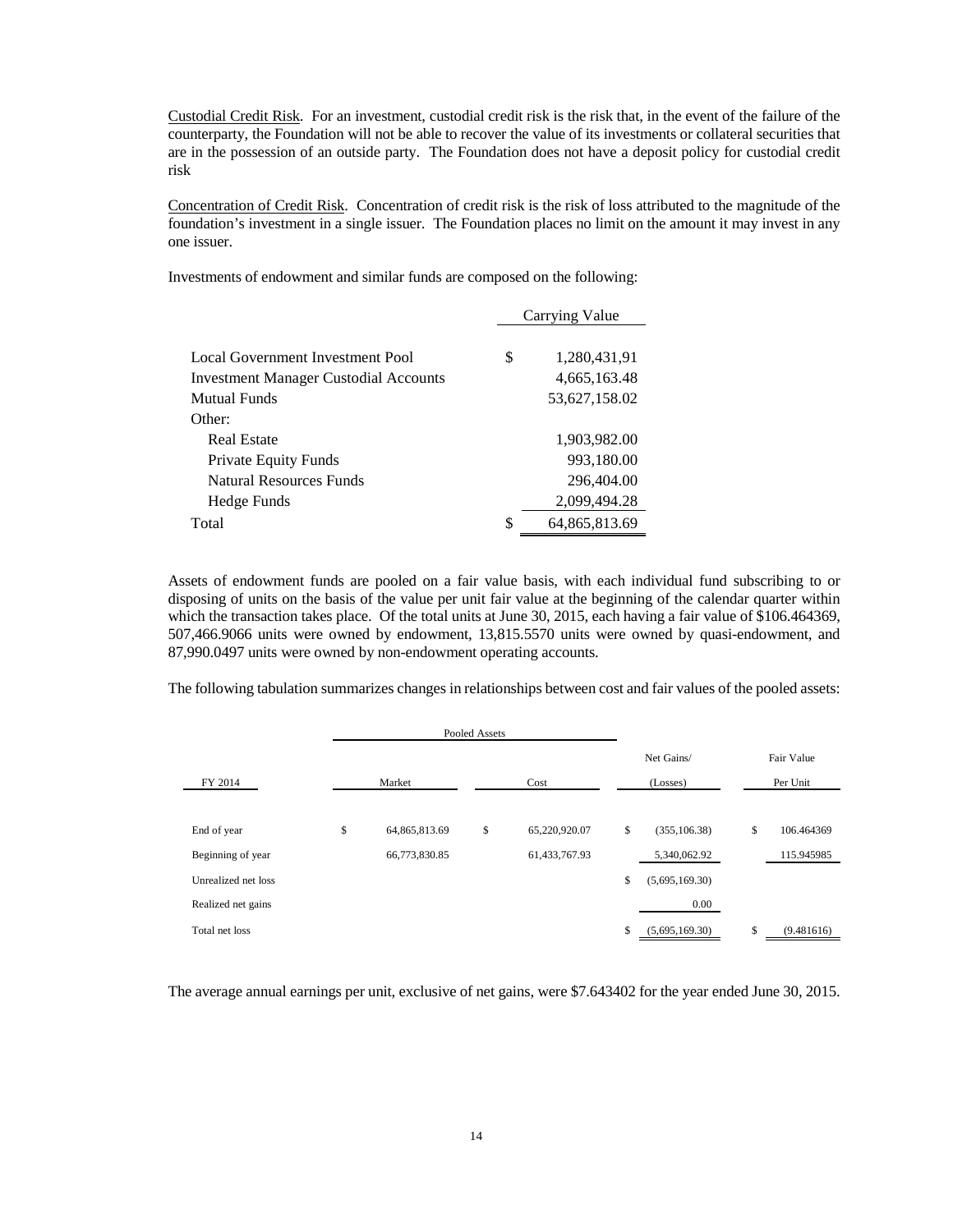#### Alternative Investments.

The foundation has investments in a hedge fund, a private equity fund, a natural resources fund, and a real estate investment trust. The estimated fair value of these assets is \$3,409,184.52 at June 30, 2015. The largest fund is a hedge fund portfolio which represents 61.6% of portfolio assets.

The foundation believes that the carrying amount of its alternative investments is a reasonable estimate of fair value as of June 30, 2015. Because these investments are not readily marketable, the estimated value is subject to uncertainty and, therefore, may differ from the value that would have been used had a ready market for the investments existed, and such differences could be material. These investments are made in accordance with the foundation's investment policy. These investments are designed to enhance diversification and provide reductions in overall portfolio volatility. These fair values are estimated using various valuation techniques.

The private equity and natural resources funds represent 37.8% of the fund portfolio fair values. The real estate investment trust represents less than 1% of the portfolio. The fair values for these funds are estimated using various valuation techniques. At June 30, 2015, these investments were valued at the net asset values as determined by the portfolio managers. The funds are issued audited financial statements on a calendar year basis. Using those audited fair values as a beginning point, valuations are adjusted for net capital activity and marketplace considerations to ascertain the reasonableness of estimated fair values provided by the portfolio managers.

### 4. Capital Assets

Capital asset activity for the year ended June 30, 2015, was as follows:

|                                             |              | Beginning    |              |                  |                  |                    | Ending           |
|---------------------------------------------|--------------|--------------|--------------|------------------|------------------|--------------------|------------------|
|                                             |              | Balance      |              | <b>Additions</b> | <b>Transfers</b> | Reductions         | Balance          |
| Land                                        | $\mathbb{S}$ | 403,252.49   | $\mathbb{S}$ | 142, 194. 37     | \$<br>÷,         | \$<br>395,846.86   | \$<br>149,600.00 |
| <b>Buildings</b>                            |              | 728,692.30   |              | ٠                |                  | 728,692.30         |                  |
| Intangible assets                           |              | 261,685.25   |              |                  | ٠                |                    | 261,685.25       |
| Projects in progress                        |              |              |              |                  |                  |                    |                  |
| Total                                       | \$           | 1,393,630.04 | \$           | 142, 194. 37     | \$<br>$\sim$     | \$<br>1,124,539.16 | \$<br>411,285.25 |
|                                             |              |              |              |                  |                  |                    |                  |
| Less accumulated depreciation/amortization: |              |              |              |                  |                  |                    |                  |
| <b>Buildings</b>                            |              | 7,590.54     |              | 12,144.87        |                  | 19,735.41          |                  |
| Intangible assets                           |              | 261,685.25   |              |                  |                  |                    | 261,685.25       |
|                                             |              | 269,275.79   |              | 12,144.87        |                  | 19,735.41          | 261,685.25       |
| Capital assets, net                         | \$           | 1,124,354.25 |              |                  |                  |                    | \$<br>149,600.00 |
|                                             |              |              |              |                  |                  |                    |                  |

Except for depreciation, all reductions were sales or transfers to the university.